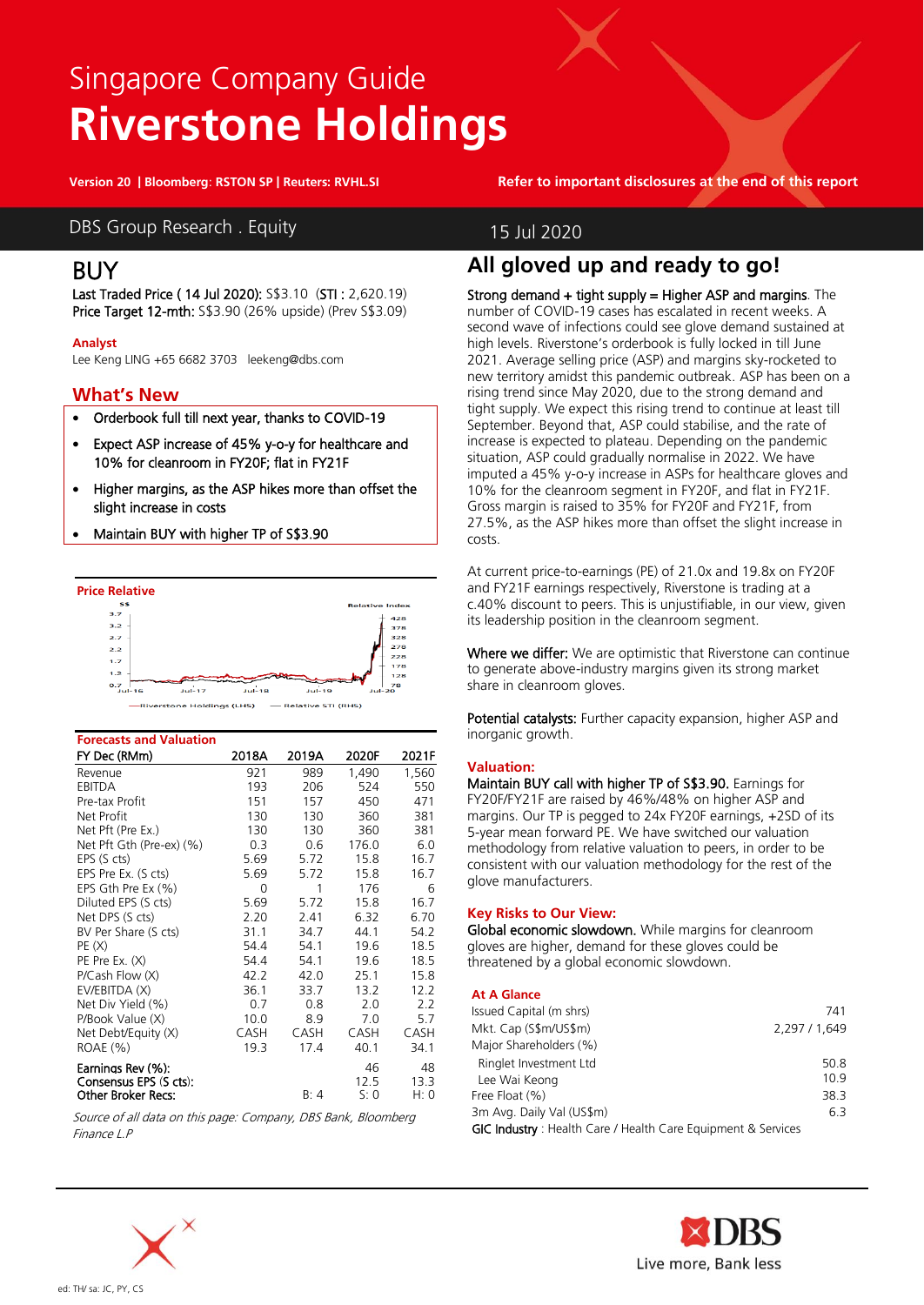

### **WHAT'S NEW**

### **Strong demand + tight supply = Higher ASP and margins**

Orderbook full till next year, thanks to COVID-19. The number of COVID-19 cases has escalated in recent weeks, as the world gradually emerges from lockdowns. The surge in the number of cases has led to some countries implementing a second round of shutdowns. A second wave of COVID-19 infections could see glove demand sustained at high levels. Riverstone's business is thriving. Its ASP and margins have sky-rocketed to new territory amidst this pandemic outbreak. The group is running at full capacity of c.95% utilisation currently. Its orderbook is fully locked in till June 2021.

Capacity expansion plans. The Phase 6 expansion plan to increase production capacity by 1.4bn (+15.6%) to 10.4bn pieces of gloves per annum is expected to be completed by November 2020. Moving beyond Phase 6, plans are already underway following the group's acquisition of a 3.8-acre land bank in Taiping where Riverstone intends to construct a new plant. This should expand its capacity to close to 12bn gloves per annum by end-2021.

Continued surge in ASP. ASP has been on a rising trend since around May 2020, due to the strong demand and tight supply. The quantum of increase varies among the different players in the industry, and also among customers. Based on our channel checks, the Riverstone's ASP has increased by about 10-20% m-o-m since May 2020 for its Class 1 customers, comprising mainly regulars. For Class 2 customers, which include new customers, e.g. the hospitals, the increase ranges from 20-40% per month. Meanwhile, Class 3 customers are charged based on spot prices, which could see >50% increase in ASP. Class 1 customers account for c.45% of total sales volume, Class 2 make up c.40%, while the balance of 15% is from Class 3.

Expect further volatility in ASP. The ASP is still very volatile, changing every few weeks, especially for spot prices. We continue to expect the ASP to rise further, at least till September. Beyond that, ASP could stabilise, and the rate of increase is expected to plateau.

2H20 to fully reflect the increase in ASP and margins. We expect 2H20 results to be much stronger than 1H20 as the full impact of the ASP increase and margin improvement are fully reflected. Beyond 2020, ASP could still remain high at least in 1H21 as orderbook is full till June 2021. Depending

on the current pandemic situation, ASP could gradually normalise in 2022.

Higher margins, as the increase in ASP more than offset the slight increase in costs. On the back of the strong demand, there is a shortage of nitrile latex which has led to c.5% price increase in July as compared to June, though the prices of butadiene, which is the key raw material, remain relatively stable. Labour costs are also higher, up about 10% per annum.

ASP increase of 45% for healthcare and 10% for cleanroom

in FY20F; flat in FY21F. For the ASPs, we project an overall increase of 45% from FY19 for the healthcare segment, and 10% increase for the cleanroom gloves as the prices are locked in for about six months, vs a cost-plus model for the healthcare gloves. We expect prices to remain firm in FY21F. Overall, margins for FY20F and FY21F are projected to be much higher than in FY19 as the increase in ASP has more than offset the higher raw material and labour costs. Overall, we project a gross margin of 35% for both FY20F and FY21F, up from our previous estimate of 27.5%.

Raised FY20F/FY21F earnings by 46%/48%. As such, earnings for FY20F and FY21F are raised by 46% and 48% respectively. On the back of the higher earnings, our TP is revised up to S\$3.90 (previously S\$3.09), or PE of 24x, which is pegged to +2SD of its 5-year mean forward PE. We have switched our valuation methodology from relative valuation to peers, in order to be consistent with our valuation methodology for the rest of the glove manufacturers.

At the current level, Riverstone is trading at c.40% discount to peers. Share price has surged c.50% since our last update in early June. Maintain BUY.

Demand expected to be strong post COVID-19. In the longer term, post the pandemic, we expect the demand for healthcare gloves to remain strong, as hygiene will still be a keen concern going forward. For the cleanroom segment, new technologies like 5G, Artificial Intelligence, and Internet of Things should continue to drive demand for cleanroom gloves.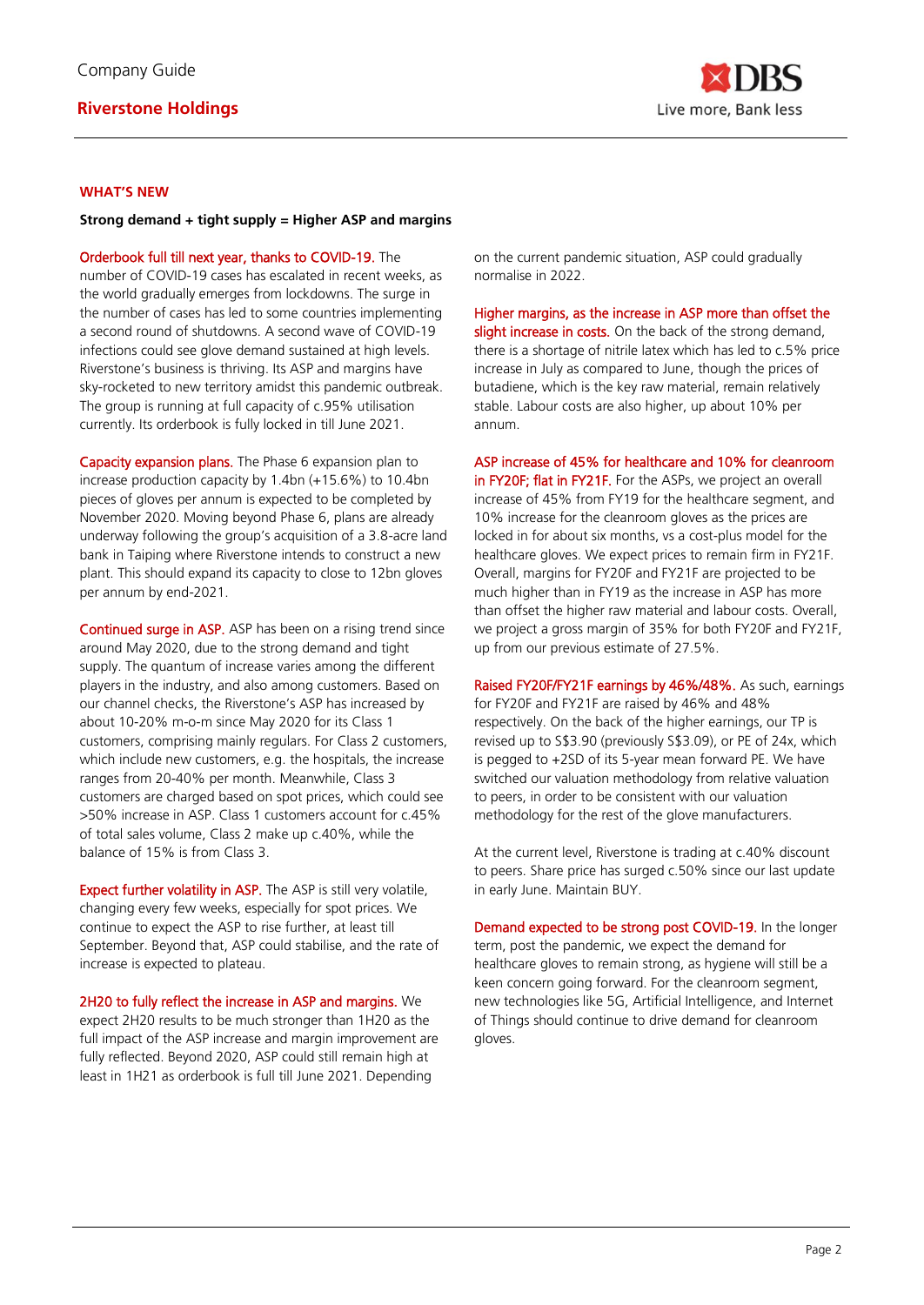Live more, Bank less

#### **CRITICAL DATA POINTS TO WATCH**

#### **Critical Factors**

#### Growth in global demand for gloves; beneficiary of shift in demand to nitrile gloves. Malaysian Rubber Glove

Manufacturers Association (MARGMA) expects Malaysia's rubber glove exports to surge c.20% in 2020 vs 2019. We project a ramp-up in Riverstone's glove production at 6% CAGR in FY19-21F. The global demand ratio of natural rubber and synthetic (nitrile) rubber gloves is also shifting in synthetic's favour, due to rising awareness about latex allergies in emerging economies and synthetic's low cost. Riverstone could be a long-term beneficiary of the switch from rubber gloves and PVC gloves (especially for the cleanroom segment) to nitrile gloves, as the company is principally engaged in the production of the latter. More than 90% of the group's total revenue is generated from nitrile gloves.

Raw material prices. Prices for butadiene, the key raw material for nitrile gloves accounting for c.50% of total costs, were down c.64% in YTD. This should help to improve margins.

Capacity expansion to underpin growth. To capitalise on the favourable demand growth, Riverstone is expanding its manufacturing capacity to 10.4bn gloves. Out of a total of seven lines, two are already in production and the remaining lines are expected to be ready by November 2020. We expect Riverstone's new production capacity to gradually propel topline growth at a CAGR of 19% between FY18 and FY21F. For longer-term growth, Riverstone has acquired a 3.80-acre (165,692 sqft) parcel of industrial land in Malaysia for RM4.2m. Riverstone intends to construct a new plant there. This should expand its capacity to close to 12bn gloves per annum by end-2021.

Margin improvement via higher proportion of cleanroom gloves and operational efficiency. As Riverstone's glove production lines can be used interchangeably for both healthcare and higher-margin cleanroom glove production, priority is typically given to cleanroom glove orders. A higher and more sustained cleanroom glove production could help Riverstone defend margins vs its peers, (which are predominantly focused on the production of healthcare gloves). Furthermore, we continue to expect automation efforts and Riverstone's growing economies of scale to help defend against margin pressure.





**Production Capacity (m gloves)**



**Cleanroom Gloves (m gloves)**





**Operating Margins (%)**



Source: Company, DBS Bank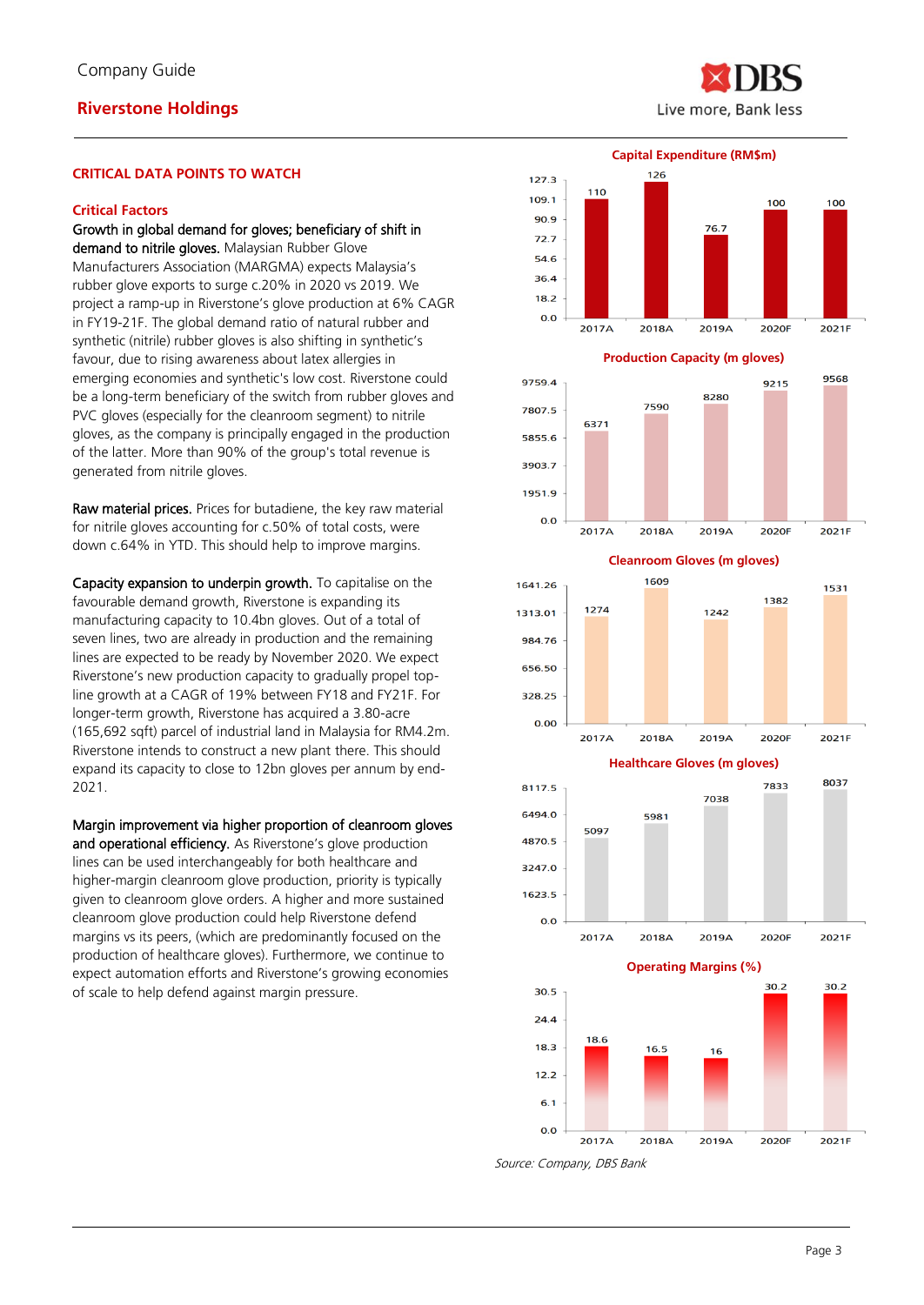### **Balance Sheet:**

Healthy balance sheet. Supported by strong operating cashflow, Riverstone had a healthy cash position of RM170.7m as at end-1Q20.

### **Share Price Drivers:**

Sustainable high ASP. ASPs have sky-rocketed since May 2020. A sustainable high ASP would boost margins and earnings further.

Higher proportion of cleanroom (vs healthcare) products to

drive margins. Cleanroom products deliver much higher margins compared to healthcare gloves. The ability to secure more orders for cleanroom products should boost earnings.

Acceleration of capacity expansion plans beyond the current 10.4bn gloves in FY20F could drive a further re-rating of Riverstone's share price.

### **Key Risks:**

Global economic slowdown could impact cleanroom sales. A slowdown in the general economy could lead to declines in discretionary spending and manufacturing activity in the hard disk drive (HDD) industry. Although Riverstone has been gradually reducing its exposure to the HDD and semiconductor industries (down from historical highs of up to 70%), they still make up almost 40% of the company's cleanroom portfolio today.

Intensifying competition could erode profitability. Rising competition from budding glove manufacturing regions such as Thailand and China could threaten Riverstone's market share and pricing advantages, if it fails to advance on the technological front.

### **Company Background**

Riverstone Holdings (Riverstone SP) is a natural rubber and nitrile (synthetic rubber) glove manufacturer specialising in cleanroom and healthcare gloves. It is also engaged in the manufacturing and distribution of other ancillary products such as finger cots, packaging bags and face masks.





**Capital Expenditure**







Source: Company, DBS Bank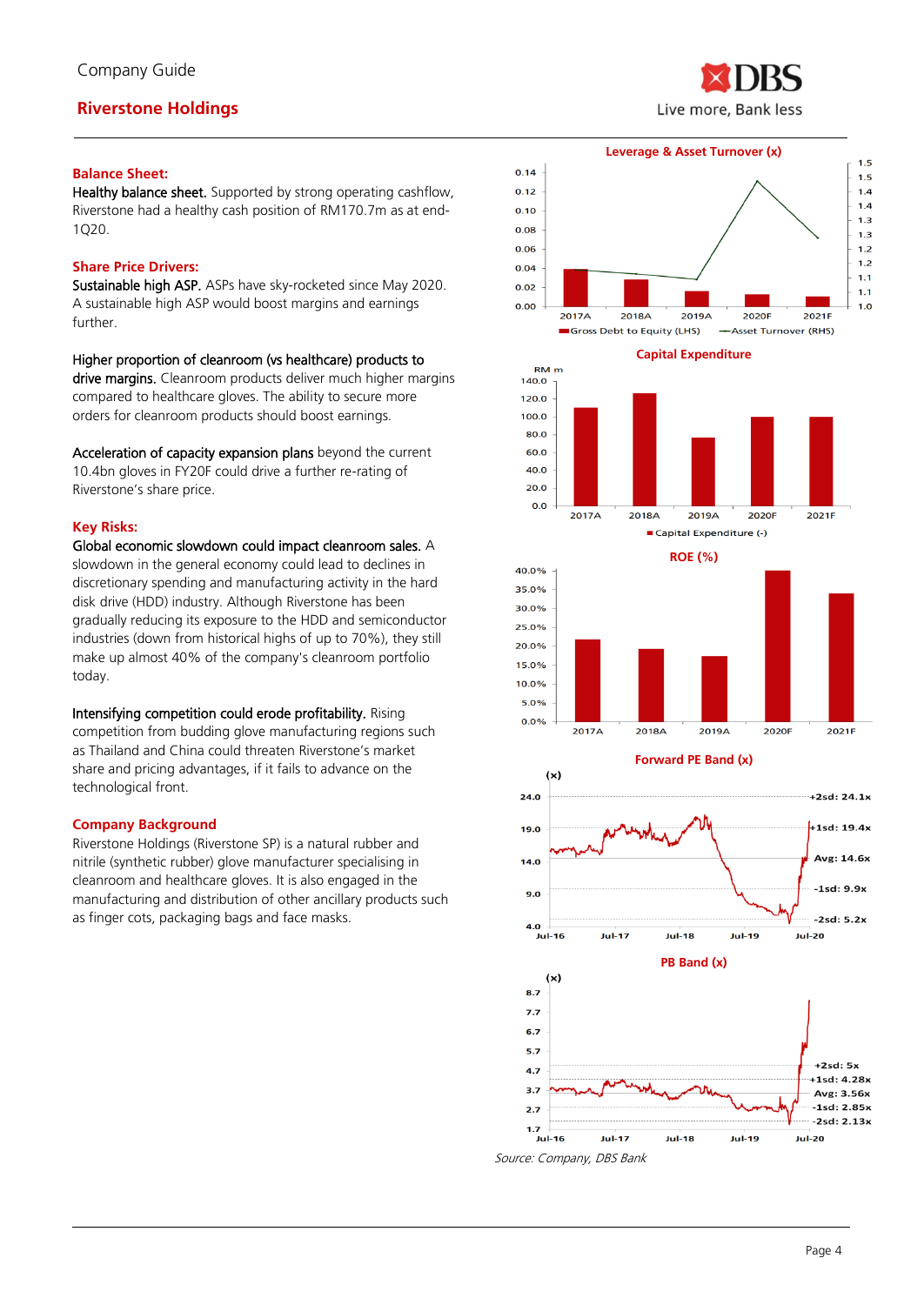

### **Key Assumptions**

| 2017A | 2018A | 2019A | 2020F | 2021F |
|-------|-------|-------|-------|-------|
| 110   | 126   | 76.7  | 100   | 100   |
| 6,371 | 7,590 | 8,280 | 9,215 | 9,568 |
| 1,274 | 1,609 | 1,242 | 1,382 | 1,531 |
| 5,097 | 5,981 | 7,038 | 7,833 | 8,037 |
| 18.6  | 16.5  | 16.0  | 30.2  | 30.2  |
|       |       |       |       |       |
| 2017A | 2018A | 2019A | 2020F | 2021F |
|       |       |       |       |       |
| 772   | 870   | 935   | 1,408 | 1,474 |
| 23.7  | 26.7  | 28.7  | 43.2  | 45.2  |
| 21.3  | 23.9  | 25.7  | 38.7  | 40.6  |
| 817   | 921   | 989   | 1.490 | 1.560 |
|       |       |       |       |       |

## **Income Statement (RMm)**

| FY Dec                      | 2017A  | 2018A  | 2019A  | 2020F  | 2021F   |
|-----------------------------|--------|--------|--------|--------|---------|
| Revenue                     | 817    | 921    | 989    | 1,490  | 1,560   |
| Cost of Goods Sold          | (620)  | (731)  | (790)  | (969)  | (1,014) |
| <b>Gross Profit</b>         | 198    | 190    | 199    | 522    | 546     |
| Other Opng (Exp)/Inc        | (45.9) | (38.0) | (40.8) | (70.9) | (74.4)  |
| <b>Operating Profit</b>     | 152    | 152    | 158    | 451    | 472     |
| Other Non Opg (Exp)/Inc     | 0.0    | 0.0    | 0.0    | 0.0    | 0.0     |
| Associates & JV Inc         | 0.0    | 0.0    | 0.0    | 0.0    | 0.0     |
| Net Interest (Exp)/Inc      | (1.0)  | (0.9)  | (0.7)  | (0.7)  | (0.7)   |
| Exceptional Gain/(Loss)     | 0.0    | 0.0    | 0.0    | 0.0    | 0.0     |
| Pre-tax Profit              | 151    | 151    | 157    | 450    | 471     |
| Tax                         | (21.5) | (21.4) | (27.0) | (90.0) | (89.5)  |
| Minority Interest           | 0.0    | 0.0    | 0.0    | 0.0    | 0.0     |
| Preference Dividend         | 0.0    | 0.0    | 0.0    | 0.0    | 0.0     |
| <b>Net Profit</b>           | 129    | 130    | 130    | 360    | 381     |
| Net Profit before Except.   | 129    | 130    | 130    | 360    | 381     |
| EBITDA                      | 186    | 193    | 206    | 524    | 550     |
| Growth                      |        |        |        |        |         |
| Revenue Gth (%)             | 24.8   | 12.7   | 7.4    | 50.7   | 4.7     |
| EBITDA Gth (%)              | 10.5   | 3.7    | 6.6    | 154.2  | 4.9     |
| Opg Profit Gth (%)          | 9.4    | 0.1    | 4.0    | 185.1  | 4.6     |
| Net Profit Gth (Pre-ex) (%) | 7.4    | 0.3    | 0.6    | 176.0  | 6.0     |
| <b>Margins &amp; Ratio</b>  |        |        |        |        |         |
| Gross Margins (%)           | 24.2   | 20.6   | 20.1   | 35.0   | 35.0    |
| Opg Profit Margin (%)       | 18.6   | 16.5   | 16.0   | 30.2   | 30.2    |
| Net Profit Margin (%)       | 15.8   | 14.1   | 13.2   | 24.2   | 24.4    |
| ROAE (%)                    | 21.8   | 19.3   | 17.4   | 40.1   | 34.1    |
| ROA (%)                     | 17.9   | 15.7   | 14.4   | 34.7   | 30.3    |
| ROCE (%)                    | 20.7   | 18.3   | 16.7   | 39.0   | 33.3    |
| Div Payout Ratio (%)        | 40.2   | 38.6   | 42.1   | 40.0   | 40.0    |
| Net Interest Cover (x)      | 148.4  | 160.7  | 235.6  | 671.6  | 702.8   |

Source: Company, DBS Bank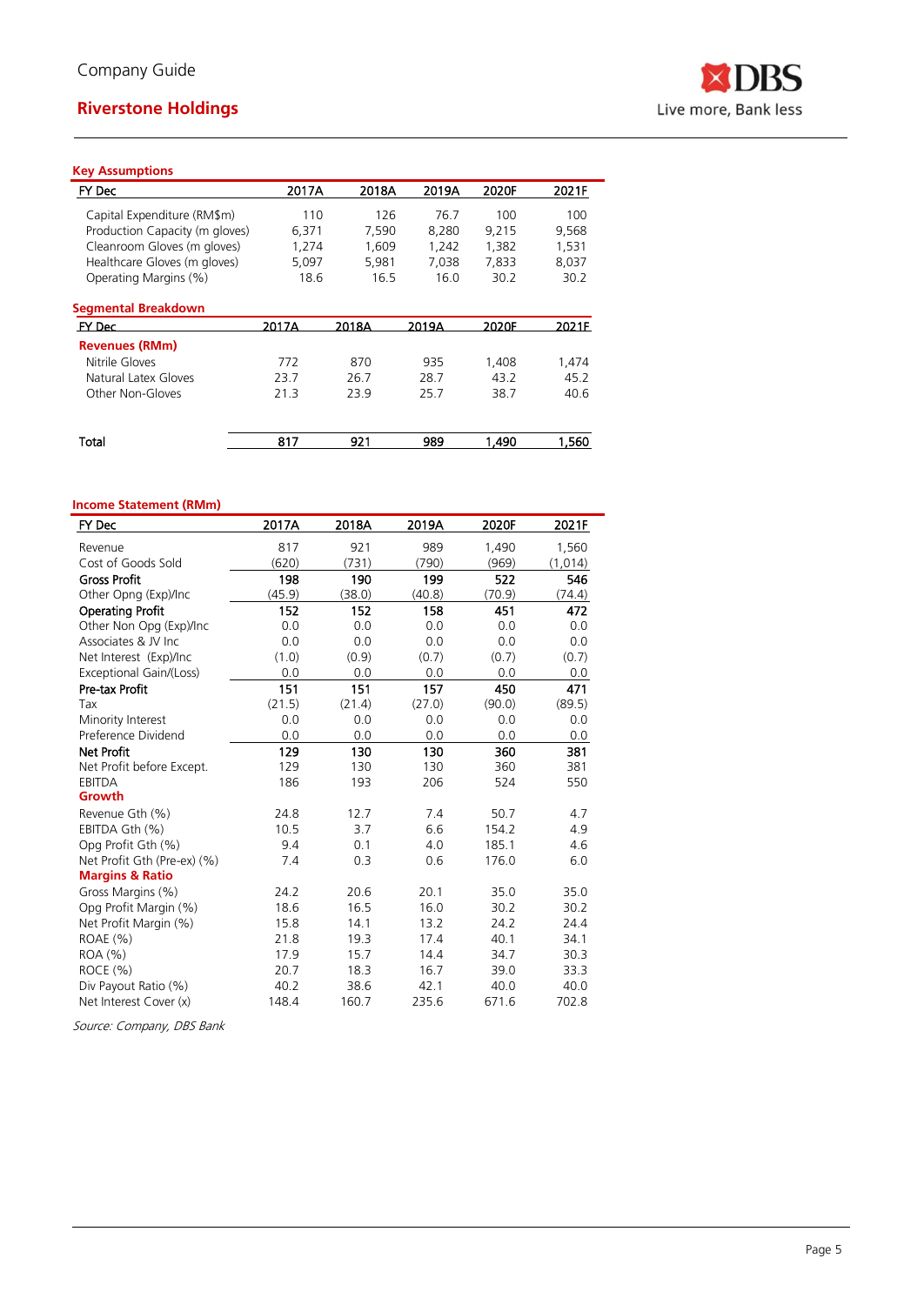

| Quarterly / Interim Income Statement (RMm) |              |              |              |              |               |
|--------------------------------------------|--------------|--------------|--------------|--------------|---------------|
| FY Dec                                     | 4Q2018       | 1Q2019       | 2Q2019       | 3Q2019       | 4Q2019        |
|                                            |              |              |              |              |               |
| Revenue<br>Cost of Goods Sold              | 257<br>(209) | 241<br>(194) | 240<br>(191) | 251<br>(200) | 257           |
| <b>Gross Profit</b>                        | 48.7         | 46.6         | 48.3         | 51.4         | (205)<br>52.6 |
| Other Oper. (Exp)/Inc                      | (9.7)        | (10.8)       | (9.5)        | (9.5)        | (11.0)        |
| <b>Operating Profit</b>                    | 39.0         | 35.8         | 38.8         | 41.9         | 41.6          |
| Other Non Opg (Exp)/Inc                    | 0.0          | 0.0          | 0.0          | 0.0          | 0.0           |
| Associates & JV Inc                        | 0.0          | 0.0          | 0.0          | 0.0          | 0.0           |
| Net Interest (Exp)/Inc                     | (0.2)        | (0.2)        | (0.2)        | (0.2)        | (0.1)         |
| Exceptional Gain/(Loss)                    | 0.0          | 0.0          | 0.0          | 0.0          | 0.0           |
| Pre-tax Profit                             | 38.8         | 35.6         | 38.6         | 41.8         | 41.5          |
| Tax                                        | (5.9)        | (5.4)        | (6.1)        | (6.1)        | (9.4)         |
| Minority Interest                          | 0.0          | 0.0          | 0.0          | 0.0          | 0.0           |
| <b>Net Profit</b>                          | 32.9         | 30.2         | 32.5         | 35.6         | 32.1          |
| Net profit bef Except.                     | 32.9         | 30.2         | 32.5         | 35.6         | 32.1          |
| <b>EBITDA</b>                              | 49.9         | 47.4         | 50.5         | 54.0         | 54.1          |
| Growth                                     |              |              |              |              |               |
| Revenue Gth (%)                            | 7.5          | (6.6)        | (0.3)        | 4.8          | 2.5           |
| EBITDA Gth (%)                             | 4.5          | (4.9)        | 6.5          | 6.9          | 0.1           |
| Opg Profit Gth (%)                         | 3.8          | (8.3)        | 8.3          | 8.1          | (0.6)         |
| Net Profit Gth (Pre-ex) (%)                | 2.5          | (8.2)        | 7.6          | 9.5          | (9.9)         |
| <b>Margins</b><br>Gross Margins (%)        | 18.9         | 19.4         | 20.1         | 20.5         | 20.4          |
| Opg Profit Margins (%)                     | 15.2         | 14.9         | 16.2         | 16.7         | 16.2          |
| Net Profit Margins (%)                     | 12.8         | 12.6         | 13.6         | 14.2         | 12.5          |
|                                            |              |              |              |              |               |
| <b>Balance Sheet (RMm)</b>                 |              |              |              |              |               |
| <b>FY Dec</b>                              | 2017A        | 2018A        | 2019A        | 2020F        | 2021E         |
| Net Fixed Assets                           | 420          | 484          | 511          | 538          | 560           |
| Invts in Associates & JVs                  | 0.0          | 0.0          | 0.0          | 0.0          | 0.0           |
| Other LT Assets                            | 9.74         | 28.6         | 30.7         | 30.7         | 30.7          |
| Cash & ST Invts                            | 114          | 97.0         | 130          | 168          | 361           |
| Inventory                                  | 71.1         | 83.6         | 97.3         | 98.2         | 103           |
| Debtors                                    | 145          | 158          | 155          | 298          | 312           |
| <b>Other Current Assets</b>                | 20.9         | 20.9         | 8.91         | 8.91         | 8.91          |
| <b>Total Assets</b>                        | 781          | 873          | 933          | 1,141        | 1,375         |
| ST Debt                                    | 6.00         | 7.00         | 6.00         | 6.00         | 6.00          |
| Creditor                                   | 102          | 126          | 113          | 106          | 110           |
| Other Current Liab                         | 8.45         | 6.88         | 7.24         | 7.24         | 7.24          |
| LT Debt                                    | 19.0         | 13.0         | 7.00         | 7.00         | 7.00          |
| Other LT Liabilities                       | 11.2         | 11.0         | 10.1         | 10.1         | 10.1          |
| Shareholder's Equity                       | 634          | 709          | 789          | 1,005        | 1,234         |
| Minority Interests                         | 0.01         | 0.01         | 0.01         | 0.01         | 0.01          |
| Total Cap. & Liab.                         | 781          | 873          | 933          | 1.141        | 1,375         |
| Non-Cash Wkg. Capital                      | 127          | 130          | 141          | 292          | 306           |
| Net Cash/(Debt)                            | 89.3         | 77.0         | 117          | 155          | 348           |
| Debtors Turn (avg days)                    | 63.7         | 60.1         | 57.7         | 55.4         | 71.4          |
| Creditors Turn (avg days)                  | 60.0         | 60.3         | 58.7         | 44.5         | 42.1          |
| Inventory Turn (avg days)                  | 43.1         | 41.0         | 44.5         | 39.8         | 39.1          |
| Asset Turnover (x)                         | 1.1          | 1.1          | 1.1          | 1.4          | 1.2           |
| Current Ratio (x)                          | 3.0          | 2.6          | 3.1          | 4.8          | 6.4           |
| Quick Ratio (x)                            | 2.2          | 1.8          | 2.3          | 3.9          | 5.4           |
| Net Debt/Equity (X)                        | CASH         | CASH         | CASH         | CASH         | CASH          |
| Net Debt/Equity ex MI (X)                  | CASH         | CASH         | CASH         | CASH         | CASH          |
| Capex to Debt (%)                          | 441.1        | 630.1        | 590.2        | 769.2        | 769.2         |
| Z-Score (X)                                | 26.9         | 22.1         | 25.0         | 26.9         | 26.2          |

Source: Company, DBS Bank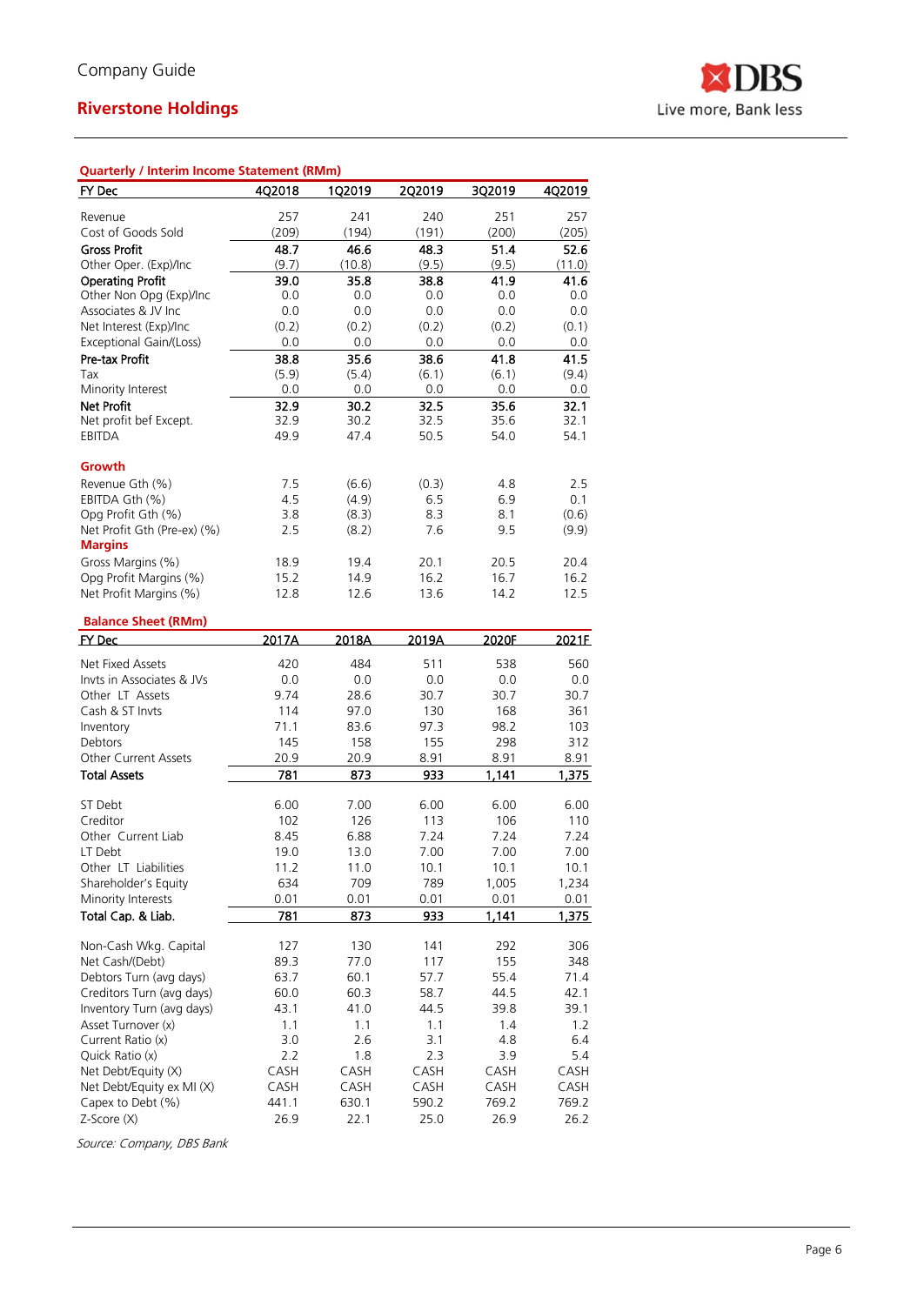### **Cash Flow Statement (RMm)**

| FY Dec                      | 2017A  | 2018A  | 2019A  | 2020F   | 2021F   |
|-----------------------------|--------|--------|--------|---------|---------|
| Pre-Tax Profit              | 151    | 151    | 157    | 450     | 471     |
| Dep. & Amort.               | 34.5   | 41.3   | 48.0   | 73.0    | 78.0    |
|                             |        |        |        |         |         |
| Tax Paid                    | (21.3) | (23.4) | (26.7) | (90.0)  | (89.5)  |
| Assoc. & JV Inc/(loss)      | 0.0    | 0.0    | 0.0    | 0.0     | 0.0     |
| Chg in Wkg.Cap.             | (11.6) | (2.8)  | (10.2) | (152)   | (13.6)  |
| Other Operating CF          | (6.8)  | 1.03   | (0.6)  | 0.0     | 0.0     |
| Net Operating CF            | 146    | 167    | 168    | 281     | 446     |
| Capital Exp.(net)           | (110)  | (126)  | (76.7) | (100.0) | (100.0) |
| Other Invts.(net)           | 0.0    | 0.0    | 0.0    | 0.0     | 0.0     |
| Invts in Assoc. & JV        | 0.0    | 0.0    | 0.0    | 0.0     | 0.0     |
| Div from Assoc & JV         | 0.0    | 0.0    | 0.0    | 0.0     | 0.0     |
| Other Investing CF          | 0.0    | 0.0    | 0.0    | 0.0     | 0.0     |
| Net Investing CF            | (110)  | (126)  | (76.7) | (100.0) | (100.0) |
| Div Paid                    | (48.1) | (51.9) | (51.9) | (144)   | (153)   |
| Chg in Gross Debt           | 25.0   | (5.0)  | (7.0)  | 0.0     | 0.0     |
| Capital Issues              | 0.0    | 0.0    | 0.0    | 0.0     | 0.0     |
| Other Financing CF          | 0.0    | 0.0    | 0.0    | 0.0     | 0.0     |
| Net Financing CF            | (23.1) | (56.9) | (58.9) | (144)   | (153)   |
| <b>Currency Adjustments</b> | (1.3)  | (1.6)  | 1.16   | 0.0     | 0.0     |
| Chg in Cash                 | 11.1   | (17.2) | 33.4   | 37.2    | 193     |
| Opg CFPS (S cts)            | 6.91   | 7.46   | 7.82   | 19.0    | 20.2    |
| Free CFPS (S cts)           | 1.55   | 1.81   | 4.00   | 7.96    | 15.2    |

Source: Company, DBS Bank

### **Target Price & Ratings History**



Note: Share price and Target price are adjusted for corporate actions.

Source: DBS Bank Analyst: Lee Keng LING

| S.No.        | Date of<br>Report | Closing<br>Price | $12-$ mth<br><b>Target</b><br>Price | Rating     |
|--------------|-------------------|------------------|-------------------------------------|------------|
| 1:           | 13 Aug 19         | 0.92             | 1.16                                | BUY        |
| 2:           | 08 Nov 19         | 0.99             | 1 1 6                               | <b>BUY</b> |
| 3:           | 03 Feb 20         | 1.05             | 1.34                                | <b>BUY</b> |
| $\mathbf{A}$ | 27 Feb 20         | 1.04             | 1.34                                | <b>BUY</b> |
| 5:           | 12 May 20         | 1.62             | 2.20                                | <b>BUY</b> |
| . آ          | 03 lun 20         | 2.15             | 3.09                                | <b>RUY</b> |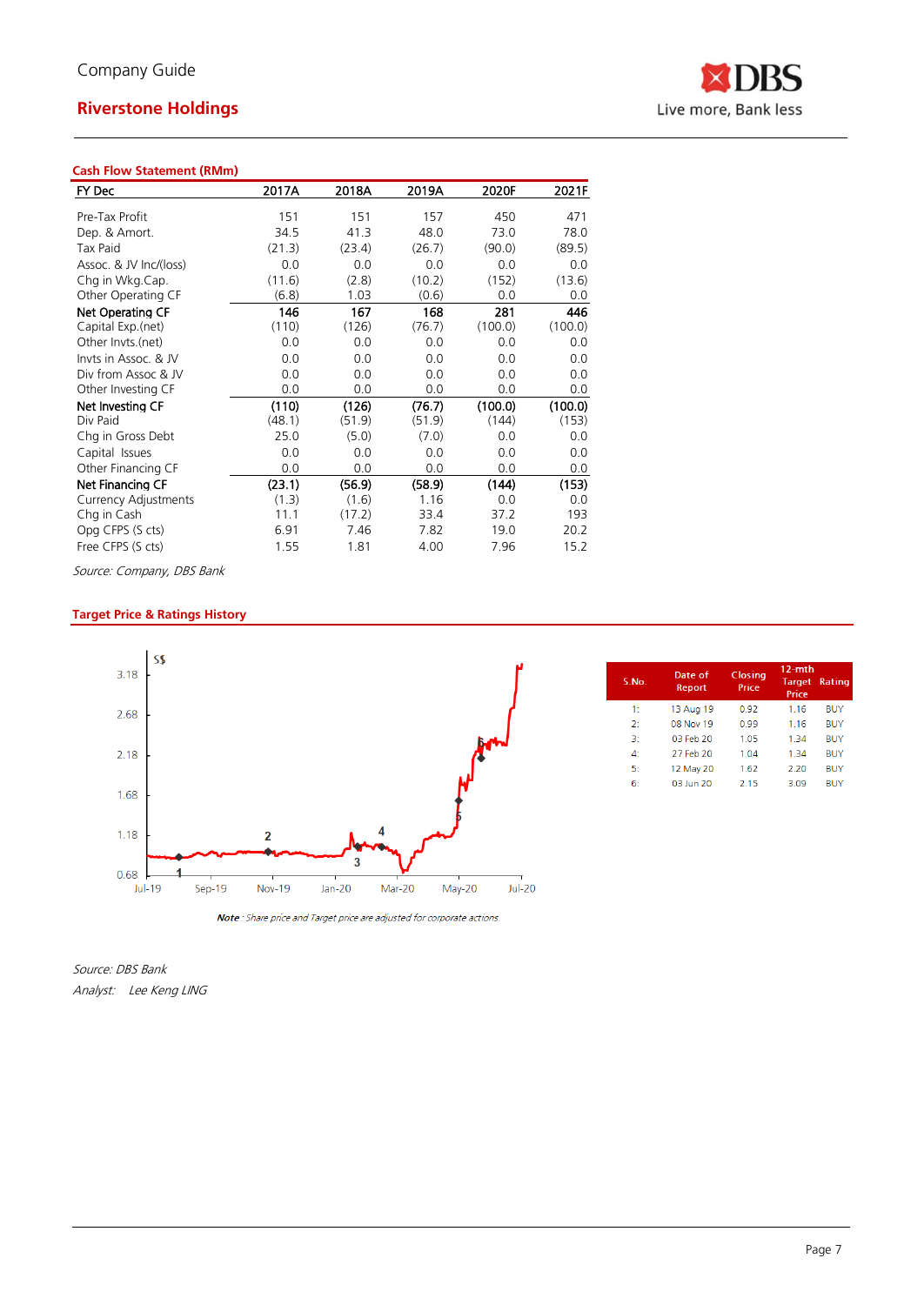

DBS Bank recommendations are based on an Absolute Total Return\* Rating system, defined as follows: STRONG BUY (>20% total return over the next 3 months, with identifiable share price catalysts within this time frame) BUY (>15% total return over the next 12 months for small caps, >10% for large caps) HOLD (-10% to +15% total return over the next 12 months for small caps, -10% to +10% for large caps) FULLY VALUED (negative total return, i.e., > -10% over the next 12 months) SELL (negative total return of > -20% over the next 3 months, with identifiable share price catalysts within this time frame)

\*Share price appreciation + dividends

Completed Date: 15 Jul 2020 07:55:32 (SGT) Dissemination Date: 15 Jul 2020 08:02:15 (SGT)

Sources for all charts and tables are DBS Bank unless otherwise specified.

#### GENERAL DISCLOSURE/DISCLAIMER

This report is prepared by DBS Bank Ltd. This report is solely intended for the clients of DBS Bank Ltd, its respective connected and associated corporations and affiliates only and no part of this document may be (i) copied, photocopied or duplicated in any form or by any means or (ii) redistributed without the prior written consent of DBS Bank Ltd.

The research set out in this report is based on information obtained from sources believed to be reliable, but we (which collectively refers to DBS Bank Ltd, its respective connected and associated corporations, affiliates and their respective directors, officers, employees and agents (collectively, the "DBS Group") have not conducted due diligence on any of the companies, verified any information or sources or taken into account any other factors which we may consider to be relevant or appropriate in preparing the research. Accordingly, we do not make any representation or warranty as to the accuracy, completeness or correctness of the research set out in this report. Opinions expressed are subject to change without notice. This research is prepared for general circulation. Any recommendation contained in this document does not have regard to the specific investment objectives, financial situation and the particular needs of any specific addressee. This document is for the information of addressees only and is not to be taken in substitution for the exercise of judgement by addressees, who should obtain separate independent legal or financial advice. The DBS Group accepts no liability whatsoever for any direct, indirect and/or consequential loss (including any claims for loss of profit) arising from any use of and/or reliance upon this document and/or further communication given in relation to this document. This document is not to be construed as an offer or a solicitation of an offer to buy or sell any securities. The DBS Group, along with its affiliates and/or persons associated with any of them may from time to time have interests in the securities mentioned in this document. The DBS Group, may have positions in, and may effect transactions in securities mentioned herein and may also perform or seek to perform broking, investment banking and other banking services for these companies.

Any valuations, opinions, estimates, forecasts, ratings or risk assessments herein constitutes a judgment as of the date of this report, and there can be no assurance that future results or events will be consistent with any such valuations, opinions, estimates, forecasts, ratings or risk assessments. The information in this document is subject to change without notice, its accuracy is not guaranteed, it may be incomplete or condensed, it may not contain all material information concerning the company (or companies) referred to in this report and the DBS Group is under no obligation to update the information in this report.

This publication has not been reviewed or authorized by any regulatory authority in Singapore, Hong Kong or elsewhere. There is no planned schedule or frequency for updating research publication relating to any issuer.

The valuations, opinions, estimates, forecasts, ratings or risk assessments described in this report were based upon a number of estimates and assumptions and are inherently subject to significant uncertainties and contingencies. It can be expected that one or more of the estimates on which the valuations, opinions, estimates, forecasts, ratings or risk assessments were based will not materialize or will vary significantly from actual results. Therefore, the inclusion of the valuations, opinions, estimates, forecasts, ratings or risk assessments described herein IS NOT TO BE RELIED UPON as a representation and/or warranty by the DBS Group (and/or any persons associated with the aforesaid entities), that:

- (a) such valuations, opinions, estimates, forecasts, ratings or risk assessments or their underlying assumptions will be achieved, and
- (b) there is any assurance that future results or events will be consistent with any such valuations, opinions, estimates, forecasts, ratings or risk assessments stated therein.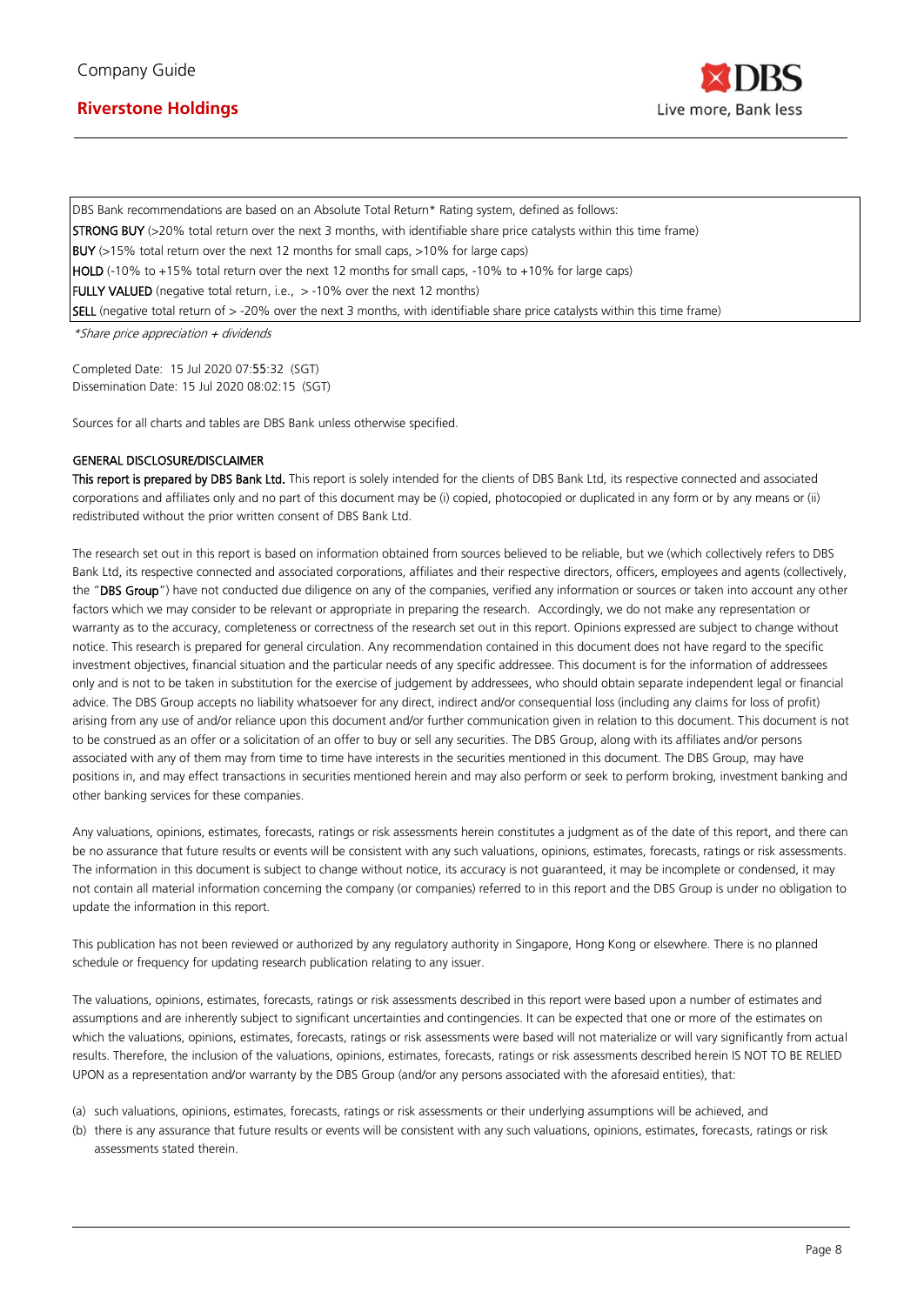Please contact the primary analyst for valuation methodologies and assumptions associated with the covered companies or price targets.

Any assumptions made in this report that refers to commodities, are for the purposes of making forecasts for the company (or companies) mentioned herein. They are not to be construed as recommendations to trade in the physical commodity or in the futures contract relating to the commodity referred to in this report.

DBSVUSA, a US-registered broker-dealer, does not have its own investment banking or research department, has not participated in any public offering of securities as a manager or co-manager or in any other investment banking transaction in the past twelve months and does not engage in market-making.

#### ANALYST CERTIFICATION

The research analyst(s) primarily responsible for the content of this research report, in part or in whole, certifies that the views about the companies and their securities expressed in this report accurately reflect his/her personal views. The analyst(s) also certifies that no part of his/her compensation was, is, or will be, directly or indirectly, related to specific recommendations or views expressed in the report. The research analyst (s) primarily responsible for the content of this research report, in part or in whole, certifies that he or his associate<sup>1</sup> does not serve as an officer of the issuer or the new listing applicant (which includes in the case of a real estate investment trust, an officer of the management company of the real estate investment trust; and in the case of any other entity, an officer or its equivalent counterparty of the entity who is responsible for the management of the issuer or the new listing applicant) and the research analyst(s) primarily responsible for the content of this research report or his associate does not have financial interests<sup>2</sup> in relation to an issuer or a new listing applicant that the analyst reviews. DBS Group has procedures in place to eliminate, avoid and manage any potential conflicts of interests that may arise in connection with the production of research reports. The research analyst(s) responsible for this report operates as part of a separate and independent team to the investment banking function of the DBS Group and procedures are in place to ensure that confidential information held by either the research or investment banking function is handled appropriately. There is no direct link of DBS Group's compensation to any specific investment banking function of the DBS Group.

#### COMPANY-SPECIFIC / REGULATORY DISCLOSURES

- 1. DBS Bank Ltd, DBS HK, DBS Vickers Securities (Singapore) Pte Ltd (''DBSVS'') or their subsidiaries and/or other affiliates do not have a proprietary position in the securities recommended in this report as of 30 Jun 2020.
- 2. Neither DBS Bank Ltd nor DBS HK market makes in equity securities of the issuer(s) or company(ies) mentioned in this Research Report.

#### Compensation for investment banking services:

3. DBSVUSA does not have its own investment banking or research department, nor has it participated in any public offering of securities as a manager or co-manager or in any other investment banking transaction in the past twelve months. Any US persons wishing to obtain further information, including any clarification on disclosures in this disclaimer, or to effect a transaction in any security discussed in this document should contact DBSVUSA exclusively.

#### Disclosure of previous investment recommendation produced:

4. DBS Bank Ltd, DBS Vickers Securities (Singapore) Pte Ltd (''DBSVS''), their subsidiaries and/or other affiliates may have published other investment recommendations in respect of the same securities / instruments recommended in this research report during the preceding 12 months. Please contact the primary analyst listed in the first page of this report to view previous investment recommendations published by DBS Bank Ltd, DBS Vickers Securities (Singapore) Pte Ltd (''DBSVS''), their subsidiaries and/or other affiliates in the preceding 12 months.

<sup>&</sup>lt;sup>1</sup> An associate is defined as (i) the spouse, or any minor child (natural or adopted) or minor step-child, of the analyst; (ii) the trustee of a trust of which the analyst, his spouse, minor child (natural or adopted) or minor step-child, is a beneficiary or discretionary object; or (iii) another person accustomed or obliged to act in accordance with the directions or instructions of the analyst.

<sup>&</sup>lt;sup>2</sup> Financial interest is defined as interests that are commonly known financial interest, such as investment in the securities in respect of an issuer or a new listing applicant, or financial accommodation arrangement between the issuer or the new listing applicant and the firm or analysis. This term does not include commercial lending conducted at arm's length, or investments in any collective investment scheme other than an issuer or new listing applicant notwithstanding the fact that the scheme has investments in securities in respect of an issuer or a new listing applicant.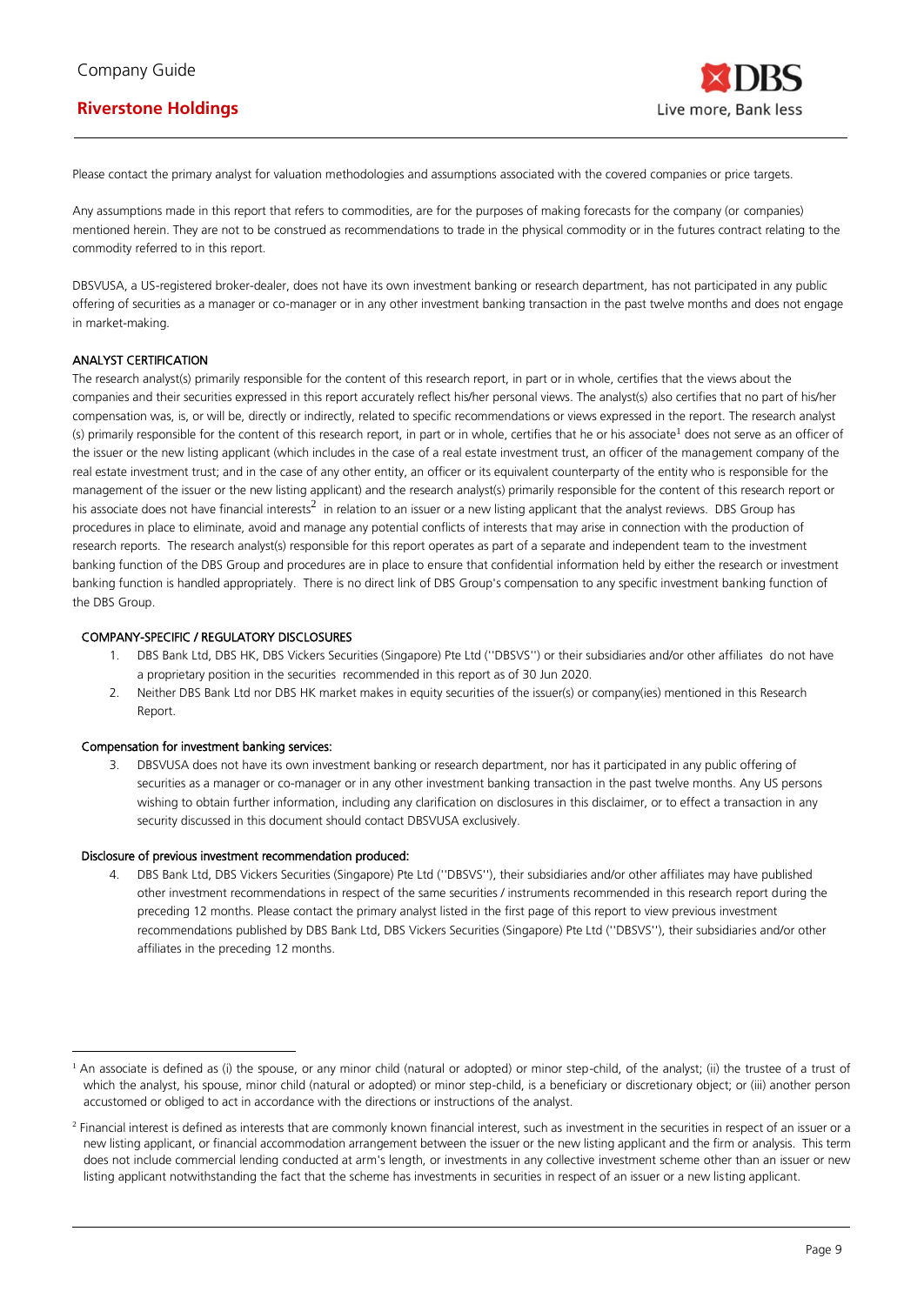

### RESTRICTIONS ON DISTRIBUTION

|           | יוטוו טשורוכוס זיוט כווטורטוויכם                                                                                                                                                                                                                                                                                                                                                                                                                                                                                                                                                                                                                                                                                                                                                                                                                                                                                                                                                                                                                                                   |
|-----------|------------------------------------------------------------------------------------------------------------------------------------------------------------------------------------------------------------------------------------------------------------------------------------------------------------------------------------------------------------------------------------------------------------------------------------------------------------------------------------------------------------------------------------------------------------------------------------------------------------------------------------------------------------------------------------------------------------------------------------------------------------------------------------------------------------------------------------------------------------------------------------------------------------------------------------------------------------------------------------------------------------------------------------------------------------------------------------|
| General   | This report is not directed to, or intended for distribution to or use by, any person or entity who is a citizen or resident of<br>or located in any locality, state, country or other jurisdiction where such distribution, publication, availability or use<br>would be contrary to law or regulation.                                                                                                                                                                                                                                                                                                                                                                                                                                                                                                                                                                                                                                                                                                                                                                           |
| Australia | This report is being distributed in Australia by DBS Bank Ltd, DBSVS or DBSV HK. DBS Bank Ltd holds Australian Financial<br>Services Licence no. 475946.                                                                                                                                                                                                                                                                                                                                                                                                                                                                                                                                                                                                                                                                                                                                                                                                                                                                                                                           |
|           | DBSVS and DBSV HK are exempted from the requirement to hold an Australian Financial Services Licence under the<br>Corporation Act 2001 ("CA") in respect of financial services provided to the recipients. Both DBS Bank Ltd and DBSVS<br>are regulated by the Monetary Authority of Singapore under the laws of Singapore, and DBSV HK is regulated by the<br>Hong Kong Securities and Futures Commission under the laws of Hong Kong, which differ from Australian laws.                                                                                                                                                                                                                                                                                                                                                                                                                                                                                                                                                                                                         |
|           | Distribution of this report is intended only for "wholesale investors" within the meaning of the CA.                                                                                                                                                                                                                                                                                                                                                                                                                                                                                                                                                                                                                                                                                                                                                                                                                                                                                                                                                                               |
| Hong Kong | This report has been prepared by a person(s) who is not licensed by the Hong Kong Securities and Futures Commission<br>to carry on the regulated activity of advising on securities in Hong Kong pursuant to the Securities and Futures<br>Ordinance (Chapter 571 of the Laws of Hong Kong). This report is being distributed in Hong Kong and is attributable to<br>DBS Bank (Hong Kong) Limited, a registered institution registered with the Hong Kong Securities and Futures<br>Commission to carry on the regulated activity of advising on securities pursuant to the Securities and Futures Ordinance<br>(Chapter 571 of the Laws of Hong Kong). DBS Bank Ltd., Hong Kong Branch is a limited liability company incorporated<br>in Singapore.                                                                                                                                                                                                                                                                                                                               |
|           | For any query regarding the materials herein, please contact Carol Wu (Reg No. AH8283) at dbsvhk@dbs.com                                                                                                                                                                                                                                                                                                                                                                                                                                                                                                                                                                                                                                                                                                                                                                                                                                                                                                                                                                           |
| Indonesia | This report is being distributed in Indonesia by PT DBS Vickers Sekuritas Indonesia.                                                                                                                                                                                                                                                                                                                                                                                                                                                                                                                                                                                                                                                                                                                                                                                                                                                                                                                                                                                               |
| Malaysia  | This report is distributed in Malaysia by AllianceDBS Research Sdn Bhd ("ADBSR"). Recipients of this report, received<br>from ADBSR are to contact the undersigned at 603-2604 3333 in respect of any matters arising from or in connection<br>with this report. In addition to the General Disclosure/Disclaimer found at the preceding page, recipients of this report<br>are advised that ADBSR (the preparer of this report), its holding company Alliance Investment Bank Berhad, their<br>respective connected and associated corporations, affiliates, their directors, officers, employees, agents and parties<br>related or associated with any of them may have positions in, and may effect transactions in the securities mentioned<br>herein and may also perform or seek to perform broking, investment banking/corporate advisory and other services for<br>the subject companies. They may also have received compensation and/or seek to obtain compensation for broking,<br>investment banking/corporate advisory and other services from the subject companies. |
|           | Wong Ming Tek, Executive Director, ADBSR                                                                                                                                                                                                                                                                                                                                                                                                                                                                                                                                                                                                                                                                                                                                                                                                                                                                                                                                                                                                                                           |
| Singapore | This report is distributed in Singapore by DBS Bank Ltd (Company Regn. No. 196800306E) or DBSVS (Company Regn<br>No. 198600294G), both of which are Exempt Financial Advisers as defined in the Financial Advisers Act and regulated by<br>the Monetary Authority of Singapore. DBS Bank Ltd and/or DBSVS, may distribute reports produced by its respective<br>foreign entities, affiliates or other foreign research houses pursuant to an arrangement under Regulation 32C of the<br>Financial Advisers Regulations. Where the report is distributed in Singapore to a person who is not an Accredited<br>Investor, Expert Investor or an Institutional Investor, DBS Bank Ltd accepts legal responsibility for the contents of the<br>report to such persons only to the extent required by law. Singapore recipients should contact DBS Bank Ltd at 6327<br>2288 for matters arising from, or in connection with the report.                                                                                                                                                  |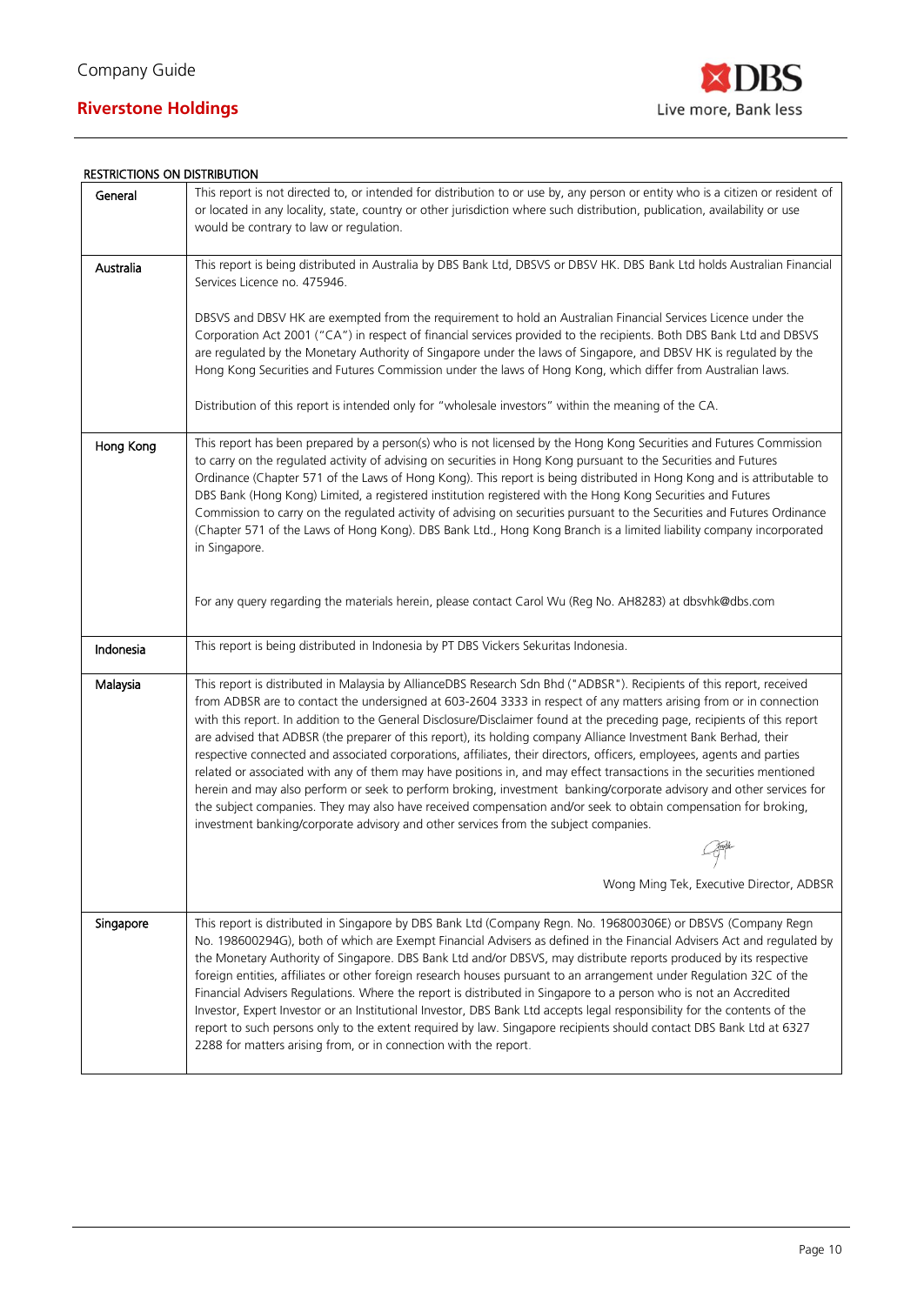

| Thailand                                      | This report is being distributed in Thailand by DBS Vickers Securities (Thailand) Co Ltd.                                                                                                                                                                                                                                                                                                                                                                                                                                                                                                                                                                                                                                                                                                                                                                                                                                                                                                                             |
|-----------------------------------------------|-----------------------------------------------------------------------------------------------------------------------------------------------------------------------------------------------------------------------------------------------------------------------------------------------------------------------------------------------------------------------------------------------------------------------------------------------------------------------------------------------------------------------------------------------------------------------------------------------------------------------------------------------------------------------------------------------------------------------------------------------------------------------------------------------------------------------------------------------------------------------------------------------------------------------------------------------------------------------------------------------------------------------|
| <b>United</b><br>Kingdom                      | This report is produced by DBS Bank Ltd which is regulated by the Monetary Authority of Singapore.                                                                                                                                                                                                                                                                                                                                                                                                                                                                                                                                                                                                                                                                                                                                                                                                                                                                                                                    |
|                                               | This report is disseminated in the United Kingdom by DBS Vickers Securities (UK) Ltd, ("DBSVUK"). DBSVUK is authorised<br>and regulated by the Financial Conduct Authority in the United Kingdom.                                                                                                                                                                                                                                                                                                                                                                                                                                                                                                                                                                                                                                                                                                                                                                                                                     |
|                                               | In respect of the United Kingdom, this report is solely intended for the clients of DBSVUK, its respective connected and<br>associated corporations and affiliates only and no part of this document may be (i) copied, photocopied or duplicated in<br>any form or by any means or (ii) redistributed without the prior written consent of DBSVUK. This communication is<br>directed at persons having professional experience in matters relating to investments. Any investment activity following<br>from this communication will only be engaged in with such persons. Persons who do not have professional experience in<br>matters relating to investments should not rely on this communication.                                                                                                                                                                                                                                                                                                              |
| Dubai<br>International<br>Financial<br>Centre | This research report is being distributed by DBS Bank Ltd., (DIFC Branch) having its office at units 608 - 610, 6 <sup>th</sup> Floor,<br>Gate Precinct Building 5, PO Box 506538, DIFC, Dubai, United Arab Emirates. DBS Bank Ltd., (DIFC Branch) is regulated<br>by The Dubai Financial Services Authority. This research report is intended only for professional clients (as defined in the<br>DFSA rulebook) and no other person may act upon it.                                                                                                                                                                                                                                                                                                                                                                                                                                                                                                                                                                |
| <b>United Arab</b><br><b>Emirates</b>         | This report is provided by DBS Bank Ltd (Company Regn. No. 196800306E) which is an Exempt Financial Adviser as<br>defined in the Financial Advisers Act and regulated by the Monetary Authority of Singapore. This report is for information<br>purposes only and should not be relied upon or acted on by the recipient or considered as a solicitation or inducement to<br>buy or sell any financial product. It does not constitute a personal recommendation or take into account the particular<br>investment objectives, financial situation, or needs of individual clients. You should contact your relationship manager or<br>investment adviser if you need advice on the merits of buying, selling or holding a particular investment. You should note<br>that the information in this report may be out of date and it is not represented or warranted to be accurate, timely or<br>complete. This report or any portion thereof may not be reprinted, sold or redistributed without our written consent. |
| <b>United States</b>                          | This report was prepared by DBS Bank Ltd. DBSVUSA did not participate in its preparation. The research analyst(s)<br>named on this report are not registered as research analysts with FINRA and are not associated persons of DBSVUSA. The<br>research analyst(s) are not subject to FINRA Rule 2241 restrictions on analyst compensation, communications with a<br>subject company, public appearances and trading securities held by a research analyst. This report is being distributed in<br>the United States by DBSVUSA, which accepts responsibility for its contents. This report may only be distributed to Major<br>U.S. Institutional Investors (as defined in SEC Rule 15a-6) and to such other institutional investors and qualified persons as<br>DBSVUSA may authorize. Any U.S. person receiving this report who wishes to effect transactions in any securities<br>referred to herein should contact DBSVUSA directly and not its affiliate.                                                       |
| Other<br>jurisdictions                        | In any other jurisdictions, except if otherwise restricted by laws or regulations, this report is intended only for qualified,<br>professional, institutional or sophisticated investors as defined in the laws and regulations of such jurisdictions.                                                                                                                                                                                                                                                                                                                                                                                                                                                                                                                                                                                                                                                                                                                                                                |